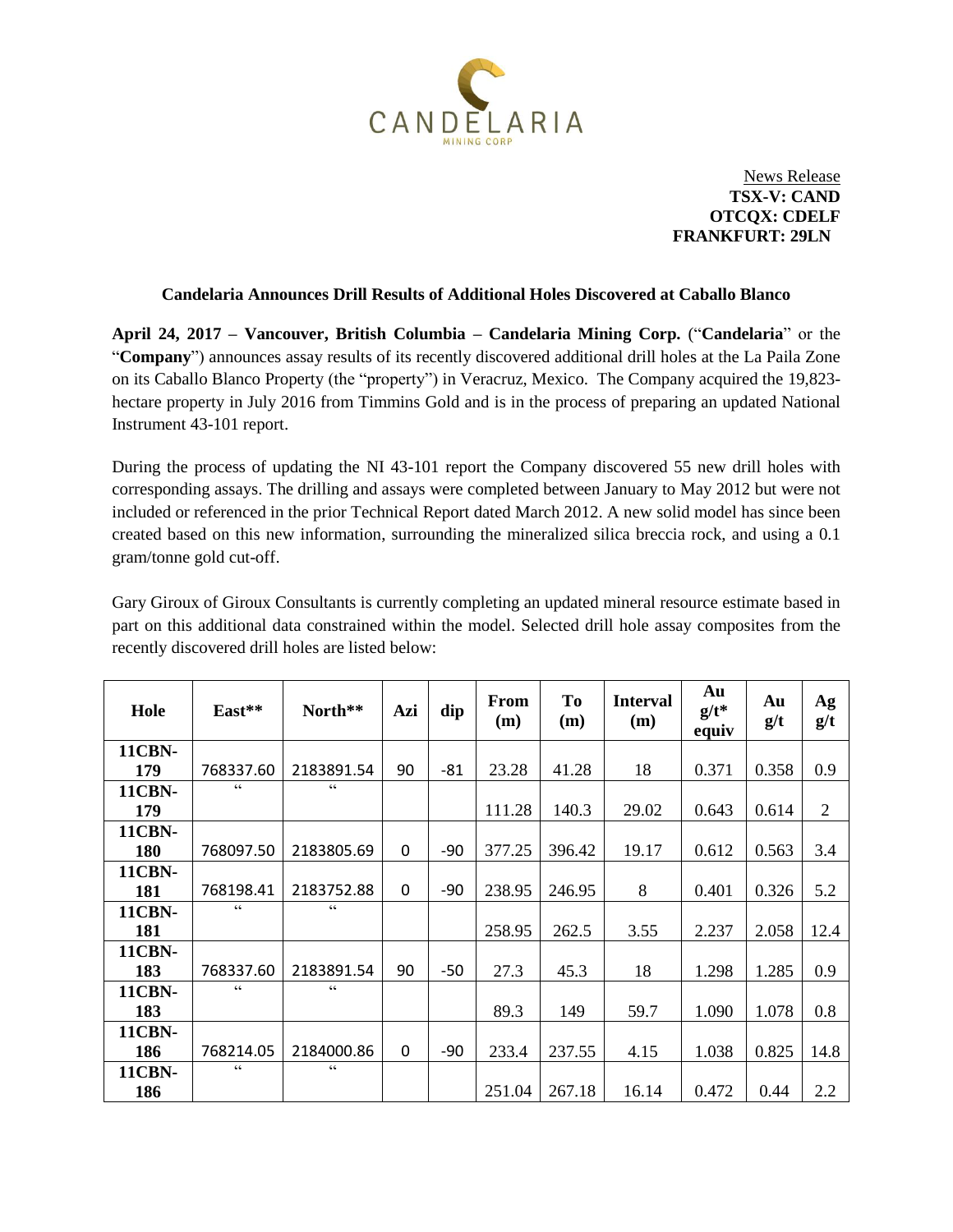| Hole                 | East**                                            | North**                                           | Azi              | dip   | From<br>(m) | <b>To</b><br>(m) | <b>Interval</b><br>(m) | Au<br>$g/t^*$<br>equiv | Au<br>g/t | Ag<br>g/t      |
|----------------------|---------------------------------------------------|---------------------------------------------------|------------------|-------|-------------|------------------|------------------------|------------------------|-----------|----------------|
| <b>11CBN-</b>        |                                                   |                                                   |                  |       |             |                  |                        |                        |           |                |
| 187                  | 768021.08                                         | 2183943.12                                        | 0                | $-90$ | 186.05      | 192.05           | 6                      | 0.507                  | 0.488     | 1.3            |
| <b>12CBN-</b>        |                                                   | 2183893.26                                        | $\boldsymbol{0}$ | $-90$ |             |                  |                        |                        |           |                |
| 191<br><b>12CBN-</b> | 768169.18<br>C                                    | $\overline{\mathfrak{c}\mathfrak{c}}$             |                  |       | 247.5       | 262.5            | 15                     | 0.418                  | 0.323     | 6.6            |
| 191                  |                                                   |                                                   |                  |       | 280.5       | 286.5            | 6                      | 0.493                  | 0.487     | 0.4            |
| <b>12CBN-</b>        | $\zeta\,\zeta$                                    | $\zeta\,\zeta$                                    |                  |       |             |                  |                        |                        |           |                |
| 191                  |                                                   |                                                   |                  |       | 292.1       | 294.1            | $\overline{2}$         | 1.347                  | 1.325     | 1.5            |
| <b>12CBN-</b>        |                                                   |                                                   |                  |       |             |                  |                        |                        |           |                |
| 192                  | 768070.2<br>$\zeta$ $\zeta$                       | 2183895.68<br>$\overline{\mathbf{c}}$             | 0                | $-90$ | 243.26      | 255.95           | 12.69                  | 0.550                  | 0.51      | 2.8            |
| <b>12CBN-</b><br>192 |                                                   |                                                   |                  |       | 319.5       | 340.5            | 21                     | 1.418                  | 1.375     | $\mathfrak{Z}$ |
| <b>12CBN-</b>        | $\boldsymbol{\varsigma}$ $\boldsymbol{\varsigma}$ | $\zeta$ $\zeta$                                   |                  |       |             |                  |                        |                        |           |                |
| 192                  |                                                   |                                                   |                  |       | 361.5       | 382.5            | 21                     | 0.381                  | 0.364     | 1.2            |
| <b>12CBN-</b>        |                                                   |                                                   |                  |       |             |                  |                        |                        |           |                |
| 195                  | 768071.46                                         | 2183944.86                                        | 0                | $-90$ | 372.5       | 391              | 18.5                   | 0.886                  | 0.794     | 6.4            |
| <b>12CBN-</b><br>198 | 768159.78                                         | 2184240.75                                        | 90               | -84   | 99.9        | 113.65           | 13.75                  | 2.382                  | 2.372     | 0.7            |
| <b>12CBN-</b>        | $\zeta$ $\zeta$                                   | $\zeta$ $\zeta$                                   |                  |       |             |                  |                        |                        |           |                |
| 198                  |                                                   |                                                   |                  |       | 125.3       | 129.24           | 3.94                   | 0.595                  | 0.591     | 0.3            |
| <b>12CBN-</b>        | $\zeta$ $\zeta$                                   | $\zeta$ $\zeta$                                   |                  |       |             |                  |                        |                        |           |                |
| 198                  | $\zeta$ $\zeta$                                   | $\zeta$ $\zeta$                                   |                  |       | 159.25      | 260.3            | 101.05                 | 0.534                  | 0.518     | 1.1            |
| <b>12CBN-</b><br>198 |                                                   |                                                   |                  |       | 286.6       | 298.95           | 12.35                  | 0.519                  | 0.497     | 1.5            |
| <b>12CBN-</b>        |                                                   |                                                   |                  |       |             |                  |                        |                        |           |                |
| 203                  | 768138.79                                         | 2184148.21                                        | $\boldsymbol{0}$ | $-90$ | 394.5       | 406.5            | 12                     | 0.488                  | 0.456     | 2.2            |
| <b>12CBN-</b>        |                                                   |                                                   |                  |       |             |                  |                        |                        |           |                |
| 205                  | 768128.1<br>$\zeta\,\zeta$                        | 2184543.64<br>$\zeta$ $\zeta$                     | 90               | $-65$ | 262.65      | 267.8            | 5.15                   | 0.821                  | 0.701     | 8.3            |
| <b>12CBN-</b><br>205 |                                                   |                                                   |                  |       | 358.3       | 360.3            | $\overline{2}$         | 0.713                  | 0.601     | 7.8            |
| <b>12CBN-</b>        |                                                   |                                                   |                  |       |             |                  |                        |                        |           |                |
| 207                  | 768212.15                                         | 2183895.91                                        | 90               | $-80$ | 260.1       | 270.4            | 10.3                   | 0.444                  | 0.432     | 0.8            |
| <b>12CBN-</b>        |                                                   |                                                   |                  |       |             |                  |                        |                        |           |                |
| 212                  | 768145.32                                         | 2184350.1                                         | $\mathbf 0$      | $-90$ | 154         | 165.7            | 11.7                   | 0.976                  | 0.953     | 1.6            |
| <b>12CBN-</b><br>213 | 768298.84                                         | 2184200.26                                        | $\mathbf 0$      | $-90$ | 208.5       | 222.5            | 14                     | 0.289                  | 0.279     | 0.7            |
| <b>12CBN-</b>        | $\overline{\mathfrak{c}}$                         | $\overline{\mathfrak{c}}$                         |                  |       |             |                  |                        |                        |           |                |
| 213                  |                                                   |                                                   |                  |       | 271.5       | 274.5            | 3                      | 0.521                  | 0.504     | 1.2            |
| <b>12CBN-</b>        |                                                   |                                                   |                  |       |             |                  |                        |                        |           |                |
| 214                  | 768302.93<br>$\zeta$ $\zeta$                      | 2184253.67                                        | 0                | $-90$ | 89.3        | 131.75           | 42.45                  | 0.428                  | 0.379     | 3.4            |
| <b>12CBN-</b>        |                                                   | $\boldsymbol{\varsigma}$ $\boldsymbol{\varsigma}$ |                  |       | 260.7       |                  |                        |                        | 0.903     | $\mathbf{1}$   |
| 214<br><b>12CBN-</b> |                                                   |                                                   |                  |       |             | 264.25           | 3.55                   | 0.917                  |           |                |
| 216                  | 767964.13                                         | 2183992.95                                        | $\mathbf 0$      | $-90$ | 233.7       | 237.95           | 4.25                   | 0.456                  | 0.427     | $\overline{2}$ |
| <b>12CBN-</b>        | C                                                 | C                                                 |                  |       |             |                  |                        |                        |           |                |
| 216                  |                                                   |                                                   |                  |       | 279         | 282              | 3                      | 1.463                  | 1.43      | 2.3            |
| <b>12CBN-</b>        | 767967.07                                         | 2183946.71                                        | $\mathbf 0$      | $-90$ | 183.6       | 195.6            | 12                     | 0.389                  | 0.386     | 0.2            |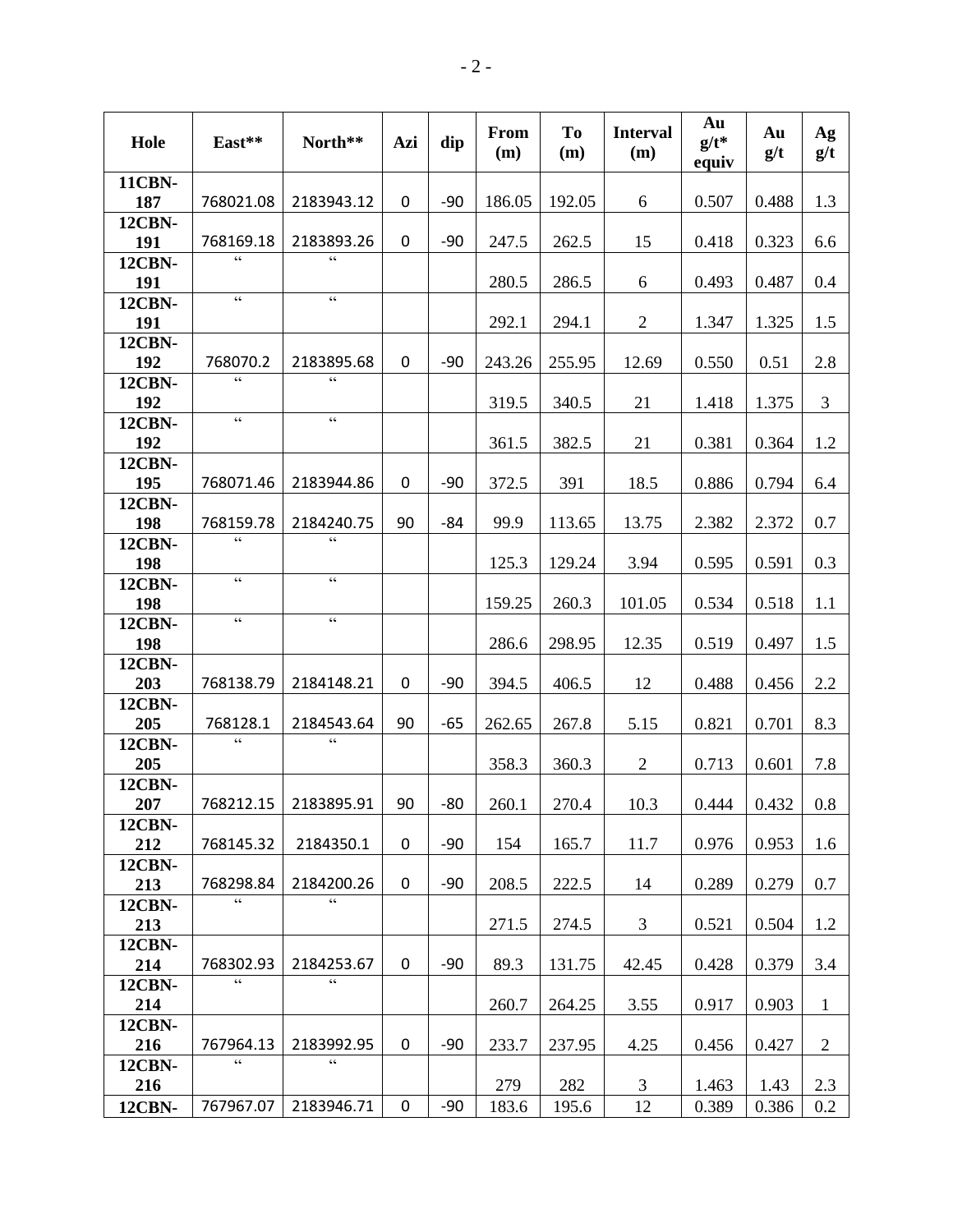| Hole                 | East**                                              | North**                                           | Azi              | dip   | <b>From</b><br>(m) | <b>To</b><br>(m) | <b>Interval</b><br>(m) | Au<br>$g/t^*$<br>equiv | Au<br>g/t | Ag<br>g/t    |
|----------------------|-----------------------------------------------------|---------------------------------------------------|------------------|-------|--------------------|------------------|------------------------|------------------------|-----------|--------------|
| 217                  |                                                     |                                                   |                  |       |                    |                  |                        |                        |           |              |
| <b>12CBN-</b><br>219 | 768324.33                                           | 2184243.47                                        | 90               | -45   | 41.25              | 60.5             | 19.25                  | 0.320                  | 0.306     | $\mathbf{1}$ |
| <b>12CBN-</b><br>219 | $\overline{\mathfrak{c}}$ $\overline{\mathfrak{c}}$ | $\overline{\mathbf{G}}$                           |                  |       | 70                 | 95               | 25                     | 0.681                  | 0.651     | 2.1          |
| <b>12CBN-</b><br>220 | 768214.55                                           | 2184001.64                                        | 90               | $-45$ | 264.6              | 291.6            | 27                     | 0.702                  | 0.682     | 1.4          |
| <b>12CBN-</b><br>221 | 768329.97                                           | 2184198.75                                        | 90               | $-45$ | 70.8               | 106.5            | 35.7                   | 0.776                  | 0.763     | 0.9          |
| <b>12CBN-</b><br>221 | $\zeta\,\zeta$                                      | cc                                                |                  |       | 120.5              | 129              | 8.5                    | 1.206                  | 1.196     | 0.7          |
| <b>12CBN-</b><br>222 | 768314.32                                           | 2184407.93                                        | 90               | $-40$ | 82.6               | 176.6            | 94                     | 1.288                  | 1.24      | 3.3          |
| <b>12CBN-</b><br>226 | 768312.75                                           | 2184346.49                                        | 90               | $-49$ | 67.3               | 214.6            | 147.3                  | 0.624                  | 0.572     | 3.6          |
| <b>12CBN-</b><br>227 | 768262.52                                           | 2184406.58                                        | 90               | $-77$ | 102.8              | 166.8            | 64                     | 0.494                  | 0.482     | 0.8          |
| <b>12CBN-</b><br>227 | C                                                   | $\overline{\mathfrak{c}\mathfrak{c}}$             |                  |       | 208.8              | 226.8            | 18                     | 0.305                  | 0.289     | 1.1          |
| <b>12CBN-</b><br>228 | 768318.8                                            | 2184650.73                                        | 90               | $-30$ | 118.16             | 157.16           | 39                     | 0.583                  | 0.518     | 4.5          |
| <b>12CBN-</b><br>228 | $\zeta$ $\zeta$                                     | $\zeta$ $\zeta$                                   |                  |       | 251                | 256.2            | 5.2                    | 1.153                  | 1.152     | 0.1          |
| <b>12CBN-</b><br>228 | $\zeta$ $\zeta$                                     | $\zeta$ $\zeta$                                   |                  |       | 278                | 282.9            | 4.9                    | 0.331                  | 0.327     | 0.3          |
| <b>12CBN-</b><br>231 | 768159.68                                           | 2184240.29                                        | $\boldsymbol{0}$ | $-90$ | 106.35             | 122.44           | 16.09                  | 0.423                  | 0.417     | 0.4          |
| <b>12CBN-</b><br>231 | $\epsilon$                                          | $\epsilon$                                        |                  |       | 139.8              | 145.8            | 6                      | 0.654                  | 0.651     | 0.2          |
| <b>12CBN-</b><br>231 | $\zeta$ $\zeta$                                     | $\zeta$ $\zeta$                                   |                  |       | 176.25             | 255.92           | 79.67                  | 0.772                  | 0.758     | $\mathbf{1}$ |
| <b>12CBN-</b><br>231 | $\zeta$ $\zeta$                                     | $\zeta$ $\zeta$                                   |                  |       | 280                | 284              | $\overline{4}$         | 0.552                  | 0.539     | 0.9          |
| <b>12CBN-</b><br>232 | 768310.19                                           | 2184600.62                                        | 90               | $-30$ | 42.55              | 133.1            | 90.55                  | 1.109                  | 1.082     | 1.9          |
| <b>12CBN-</b><br>232 | $\zeta\,\zeta$                                      | $\epsilon$                                        |                  |       | 155.6              | 183.6            | 28                     | 0.786                  | 0.746     | 2.8          |
| <b>12CBN-</b><br>232 | $\overline{\mathfrak{c}}$                           | $\overline{\mathbf{G}}$                           |                  |       | 199.6              | 204.12           | 4.52                   | 0.487                  | 0.475     | 0.8          |
| <b>12CBN-</b><br>232 | $\zeta$ $\zeta$                                     | $\zeta$ $\zeta$                                   |                  |       | 269.7              | 280.55           | 10.85                  | 0.375                  | 0.366     | 0.6          |
| <b>12CBN-</b><br>232 | $\zeta$ $\zeta$                                     | $\overline{\mathbf{c}}$                           |                  |       | 305                | 314.15           | 9.15                   | 1.154                  | 1.15      | 0.3          |
| <b>12CBN-</b><br>232 | $\boldsymbol{\varsigma}$ $\boldsymbol{\varsigma}$   | $\boldsymbol{\varsigma}$ $\boldsymbol{\varsigma}$ |                  |       | 320.25             | 328.35           | 8.1                    | 0.305                  | 0.302     | 0.2          |
| <b>12CBN-</b><br>233 | 768339.67                                           | 2184758.18                                        | 45               | $-45$ | 34.8               | 40.8             | 6                      | 0.800                  | 0.797     | $0.2\,$      |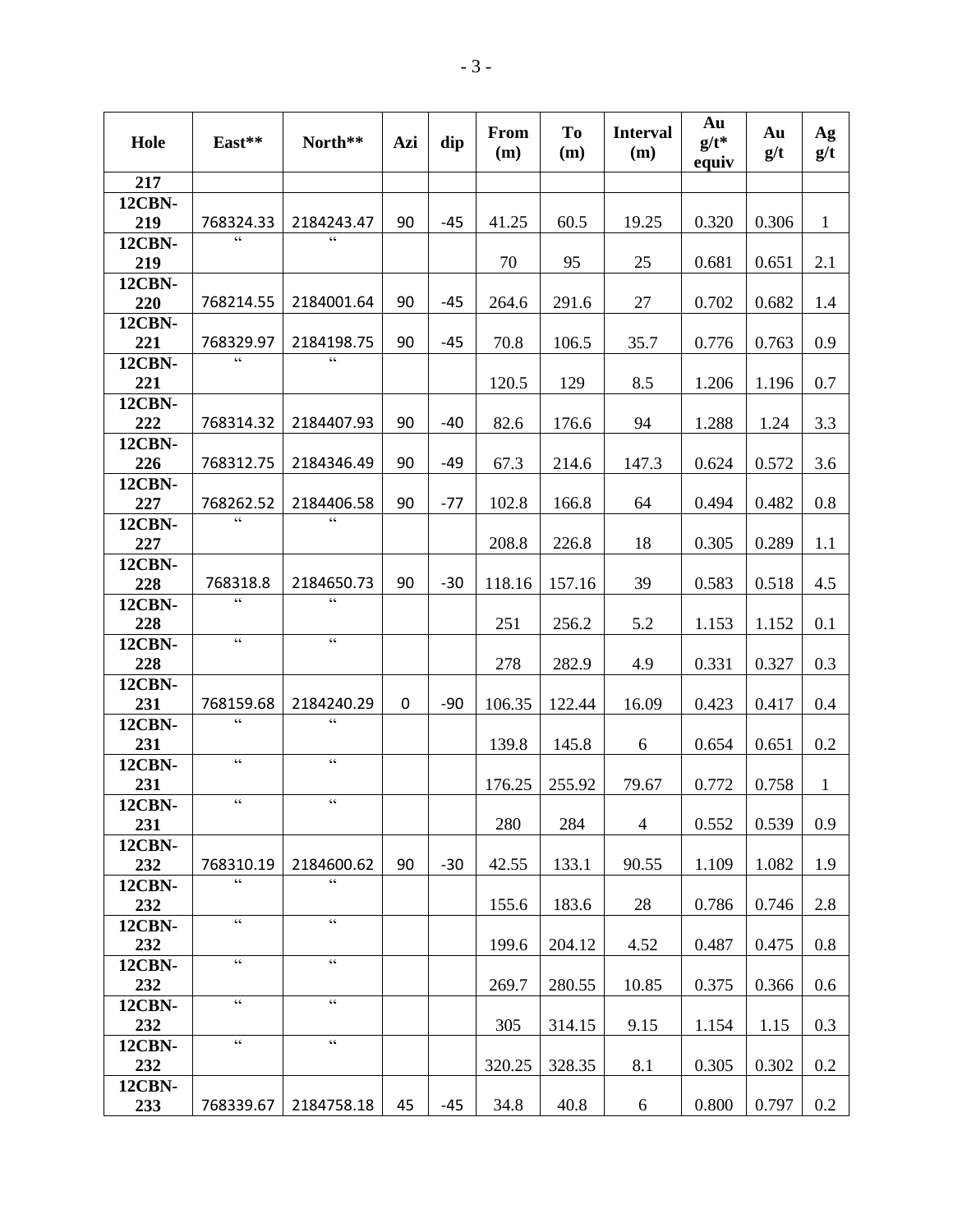| Hole          | East**     | North**   | Azi | dip   | From<br>(m) | To<br>(m) | <b>Interval</b><br>(m) | Au<br>$g/t^*$<br>equiv | Au<br>g/t | Ag<br>g/t |
|---------------|------------|-----------|-----|-------|-------------|-----------|------------------------|------------------------|-----------|-----------|
| <b>12CBN-</b> |            |           |     |       |             |           |                        |                        |           |           |
| 235           | 768351.07  | 2184701.5 | 90  | $-30$ | 82.35       | 141.9     | 59.55                  | 0.521                  | 0.462     | 4.1       |
| <b>12CBN-</b> | $\epsilon$ | C C       |     |       |             |           |                        |                        |           |           |
| 235           |            |           |     |       | 176.6       | 183.85    | 7.25                   | 0.524                  | 0.515     | 0.6       |

*\*Gold equivalents assume 100% recoveries and are calculated on US\$1250 per ounce gold and US\$18 per ounce silver for a gold to silver ratio of 1: 69.44. True widths are unknown. Equiv = equivalent. (Composites calculated using a 0.2 g/t gold cut-off, a 0.2 metre minimum sample length and a 4-metre maximum inclusion length.)*

*\*\* East and north in UTM, NAD27, zone 14.*

## CABALLO BLANCO OVERVIEW

Two large areas of epithermal gold mineralization have been discovered within the current Caballo Blanco property, referred to as the Northern Zone and Highway Zone. Both are prominent high– sulphidation and low-sulphidation epithermal gold prospects respectively, that occur within extensive areas of clay and silica alteration. The discovery of gold mineralization at La Paila in the Northern Zone is relatively new for this region of Mexico. The gold is very fine and occurs in a vuggy and brecciated silica alteration of an original andesite host rock in the upper levels of the surrounding epithermal systems.

The elongate and silicified gold rich mineralization at La Paila likely formed from fluid rising along a north trending fault structure well above a deeper intrusive 'heat source'. Similar silica and clay alteration zones have been recognized on the Property at other areas in the Northern Zone and the Highway Zone that lie along a north-south linear trend over a distance greater than nine kilometres.

La Paila is located on the north end of this trend and contains significant gold mineralization with drill intercepts of 2.194 grams per tonne gold over 89.91 metres (08CDN-04), 0.584 grams per tonne gold over 216.41 metres (07CBN-02) and 1.078 grams per tonne gold over 59.7 metres (11CBN-183). True widths are unknown.

Previous metallurgical work on mineralized core and surface samples from La Paila by previous owners has been favourable. Initial bottle roll testing indicate that the ore is highly amenable to leaching. The gold ore is totally oxidised to at least 300 metres depth and is benign in leaching since there appears to be no other minerals or deleterious materials present.

Ramon Perez, Chief Executive Officer, stated, "The discovery of these new holes is being incorporated into the updated NI 43-101 Technical Report which we anticipate will be completed within the next two weeks."

## **Analysis / Quality assurance / quality control**

The half core samples were collected from the property core facility site by ALS Global and trucked to ALS Chemex Preparation Laboratories in Guadalajara, Mexico where they were dried and crushed to less than 2mm. A 250-gram split was further pulverized to a minus 75 micron pulp. The pulps were air